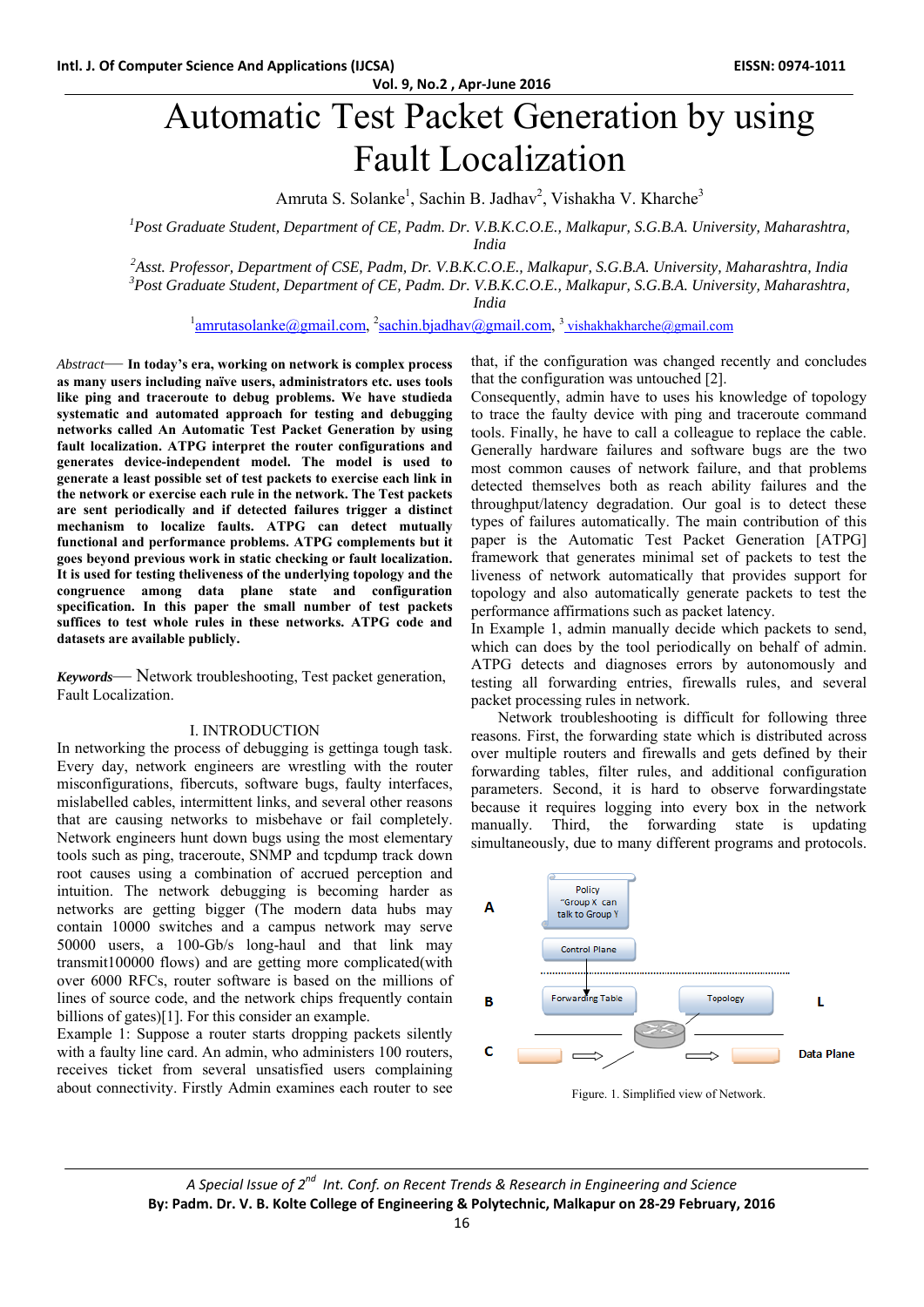Fig. 1 shows simplified view of network states. At the bottom of the figure the forwarding state used to forward each packet, containing L2 and L3 forwarding information base (FIB), access control lists, etc. The forwarding state which is written by the control plane can be local or remote as in the SDN model [3] and should properly implements the network administrator's policy. Policy examples include: "Security group X is inaccessible from security Group Y", "The Use of OSPF for routing," and "Video traffic must receive at least 1 Mb/s". We can consider the controller compiling the policy (A) into device specification config files (B), which in turn regulate the forwarding behaviour of every packet (C). To ensure the network performance as designed, whole three steps should remain stable at all times, i.e.,  $A = B = C$ . In adding, the topology shown at the bottom right in the figure, as well satisfy a set of liveness properties L. Minimally, L requires that enough links and nodes that are working; if the control plane specifies that a laptop can access a server, the desired result can fail if linksfail. L can also specifies the performance guarantees that detect flaky links.

Recently, to check that  $A = B$ , researchers have proposed tools, enforces the consistency between policy and configuration[4], [5], [6], [7]. While these approaches can catch or prevent software logic errors in the control plane, they are not designed for identifying liveness failures caused by failed links and routers, bugs which caused by faulty router hardware/software/performance problems caused by network congestion. Such failures requires checking for L and whether  $B = C$ .

 In ATPG, from the device configuration files and FIBs the test packets are generated algorithmically, for complete coverage required the minimum number of packets. Test packets are fed into the network so that each rule is getting directly exercised from the data plane. Since ATPG treats links just akin to normal forwarding rules, it guarantees testing of every link in the network due to full coverage. It also specialized to generate a minimal set of packets that simply test every link for checking liveness of network. At least in this basic form, we feel that ATPG or some similar techniques are fundamental to the network: Instead of reacting to failures, many network operators such as Internet2 [8] proactively check the strength of their network using pings between all pairs of sources. However, all-pairs ping does not guarantees testing of all links and has been found to be unscalable for large networks such as Planet Lab[9].

Organizations can customize ATPG to meet their needs; for example, they can choose to check only for network liveness(link cover) or check every rule (rule cover) to make certain security policy. ATPG can be customized to check merely for reachability or for performance. ATPG can adapt to constraints such as requiring test packets from only rare places in the network or using special routers to generate test packets from every port. ATPG can also be regulated to allocate more test packets to exercise more critical rules.

## II. LITERATURE REVIEW

 To understand the problems network engineer's encounters, and how they troubleshoot them at this time, we called subscribers to the NANOG1 mailing list for completing a survey in May–June 2012. Of the 61 who responded, 12 administer small networks  $(< 1 \text{ k hosts})$ , 23 medium networks  $(1 k-10 k$  hosts), 11 large networks  $(10 k-100 k$  hosts), and 12 very large networks (> 100 k hosts). All responses are reported in [10] and are summarized in Table I. The most relevant findings are as follows.

| <b>TABLE I</b>                             |
|--------------------------------------------|
| Ranking Of Symptoms And Causes Reported By |
| Administrators.                            |

| Category                         | Avg  | % of $\geq 4$ |
|----------------------------------|------|---------------|
| <b>Reachability Failure</b>      | 3.67 | 56.90%        |
| Throughput/Latency               | 3.39 | 52.54%        |
| <b>Intermittent Connectivity</b> | 3.38 | 53.45%        |
| Router CPU High Utilization      | 2.87 | 31.67%        |
| Congestion                       | 2.65 | 28.07%        |
| Security policy Violation        | 2.33 | 17.54%        |
| Switch/Router Software Bug       | 3.12 | 40.35%        |
| Hardware Failure                 | 3.07 | 41.07%        |
| Attack                           | 2.67 | 29.82%        |
| Software Upgrade                 | 2.35 | 18.52%        |
| Protocol Misconfiguration        | 2.29 | 23.64%        |
| $O0S/TE$ Misconfig               | 1.70 | 7.41%         |

*Symptoms:* From the most common six symptoms, from that four cannot be detected by static checks of the type A=B i.e. throughput/latency, router CPU utilization, intermittent connectivity, congestion and require ATPG-like dynamic testing. Even the enduring two failures reachability failure and security strategy violation might necessitate dynamic testing for detection of forwarding plane failures.

*Causes:* By vigorous checking there are two most common symptoms which are switch and router software bugs and hardware failure best found.

*Cost of troubleshooting:* The cost of network debugging the number of network-related tickets per month and the average time consumed to resolve a ticket by two metrics from [1].

TABLE II *Tools Used By Network Administrators* 

| Category                             | Avg  | % of $\geq 4$ |
|--------------------------------------|------|---------------|
| ping                                 | 4.50 | 86.67%        |
| traceroute                           | 4.18 | 80.00%        |
| <b>SNMP</b>                          | 3.83 | 60.10%        |
| <b>Configuration Version Control</b> | 2.96 | 37.50%        |
| Netperf/iperf                        | 2.35 | 17.31%        |
| sFlow/NetFlow                        | 2.60 | 26.92%        |

Tools: Table II shows that traceroute, ping, and SNMP are the most popular tools. When the question arises that what an ideal tool for network debugging would be, 70.7% reported a desire for automatic test generation for checking performance and correctness. Some added a aspiration for "long running tests to

*A Special Issue of 2nd Int. Conf. on Recent Trends & Research in Engineering and Science* **By: Padm. Dr. V. B. Kolte College of Engineering & Polytechnic, Malkapur on 28‐29 February, 2016**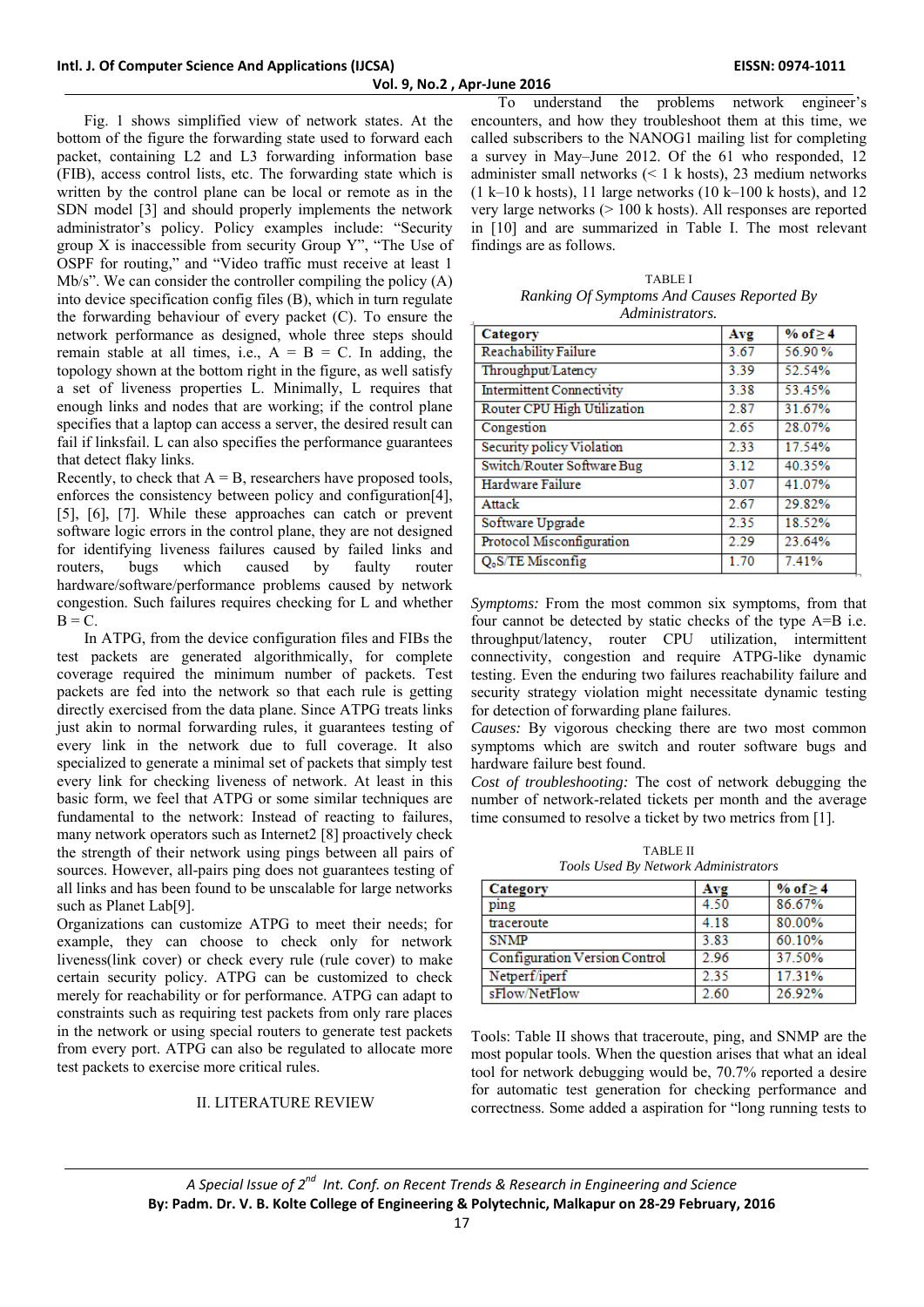#### **Intl. J. Of Computer Science And Applications (IJCSA) EISSN: 0974‐1011**

**Vol. 9, No.2 , Apr‐June 2016**

detect jitter or intermittent problems", "real-time link capacity observing", and "observing tools for network state."

 In summary, our survey is small; it supports the hypothesis that network administrators have to face complex symptoms and causes. The debugging cost is important due to the frequency of problems and the time required solving these problems. Classical tools such as traceroute and ping are still heavily used, but an administrator desires more sophisticated tools.

## III. PROPOSED SYSTEM

#### *A. ATPG System:*

 Based on the network model, Minimum number of test packets are generated by ATPG so that every forwarding rule in the network is exercised and enclosed by at least one test packet. When an error is detected, ATPG uses a fault localization algorithm to conclude the links or failing rules.

Fig. 2 is a block diagram of the ATPG system. ATPG goes through the following steps: The system first collects all the forwarding state from the network (Step1). ATPG uses Header Space Analysis to calculate reachability between total test terminals (Step2). The result is then used by the test packet selection algorithm to calculate a minimum set of test packets that can test all rules (Step3). Test terminal send these packets periodically. If an error is identified, the fault localization algorithm is invoked to narrow down the cause of the error (Step 5).



Fig. 2. ATPG system block diagram.

*Step 1: Collect all forwarding states:* Forwarding table which usually involves reading the FIBs (Forwarding Information States), ACLs (Access Control Lists), and config files, as well as obtaining the topology.

*Step 2: Generate All-Pairs Reachability Table:* ATPG Start's by computing the complete set of packet headers that can be sent from each test terminal to every other test terminal. For each and every such header, ATPG finds the complete set of rules it exercises along the path. To do so, all-pairs reachability algorithm applied by ATPG as follows:

 1. Header constraints are applied. For example, if traffic can be sent on VLAN A, the instead of starting with an all- x header, the VLAN tag bits are set to A.

2. Protocol that match the packet are recorded in packet history. Hence all-pairs reachability table as shown in table III.

TableIII ALL-PAIRS REACHABILITY TABLE: ALL POSSIBLE HEADERS FROM EVERY TERMINAL TO EVERY OTHER TERMINAL, ALONG WITH THE RULES THEY EXERCISE

| Header         | Ingress Port   Egress Port |          | <b>Rule History</b>                          |
|----------------|----------------------------|----------|----------------------------------------------|
|                | $P_{11}$                   | $P_{12}$ | $[r_{11}, r_{12}, ]$<br>$[r_{21}, r_{22}, ]$ |
| h <sub>2</sub> | $p_{21}$                   | $p_{22}$ |                                              |
|                | .                          | .        |                                              |
|                | $p_{n1}$                   | $p_{n2}$ | $[r_{n1}, r_{n2}, \ldots]$                   |

Therefore total packets matching this class of header will come across the set of switch rules.

Step 3: Test Packet Generation: We send the set of test terminal in the network and test packets are receive. Our objective is to generate a set of test packets to employment every rule in every switch function, so that any fault will be observed by at least one test packet. This is similar to software test groups that try to test every possible branch in a program. The wider objective can be limited to testing every queue or every link.

When generating test packets, ATPG must contain two key Limitations:

1) *Port:* ATPG must only use test terminals that are available.

2) *Header: ATPG* essential only use headers that each test terminal is allowed to send.

Such as, the network administrator might only allow using a precise set of VLANs. Properly, we have the following difficult.

*Problem (TPS):* For a network with the switch functions  ${T_1, T_2, T_n}$ , and the topology function, Define the least set of test packets to exercise all nearby rules, subject to the port and header constraints. ATPG chooses test packets using an procedure we call Test Packet Selection). TPS first finds all corresponding classes among each pair of obtainable ports .A corresponding class is a set of packets that exercises the same combination of rules. It every class to select test packets, lastly compresses the resulting set of test packets to find the least covering set.

# *B. Fault Localization*

ATPG sporadically sends a set of test packets. If those packets fail, ATPG pinpoints the mistake(s) that caused the problem. *1) Fault Model:* A rule fails if its detected behavior varies from its expected behavior. ATPG retains track of where rules fail using a result function. For a rule, the outcome function is defined as